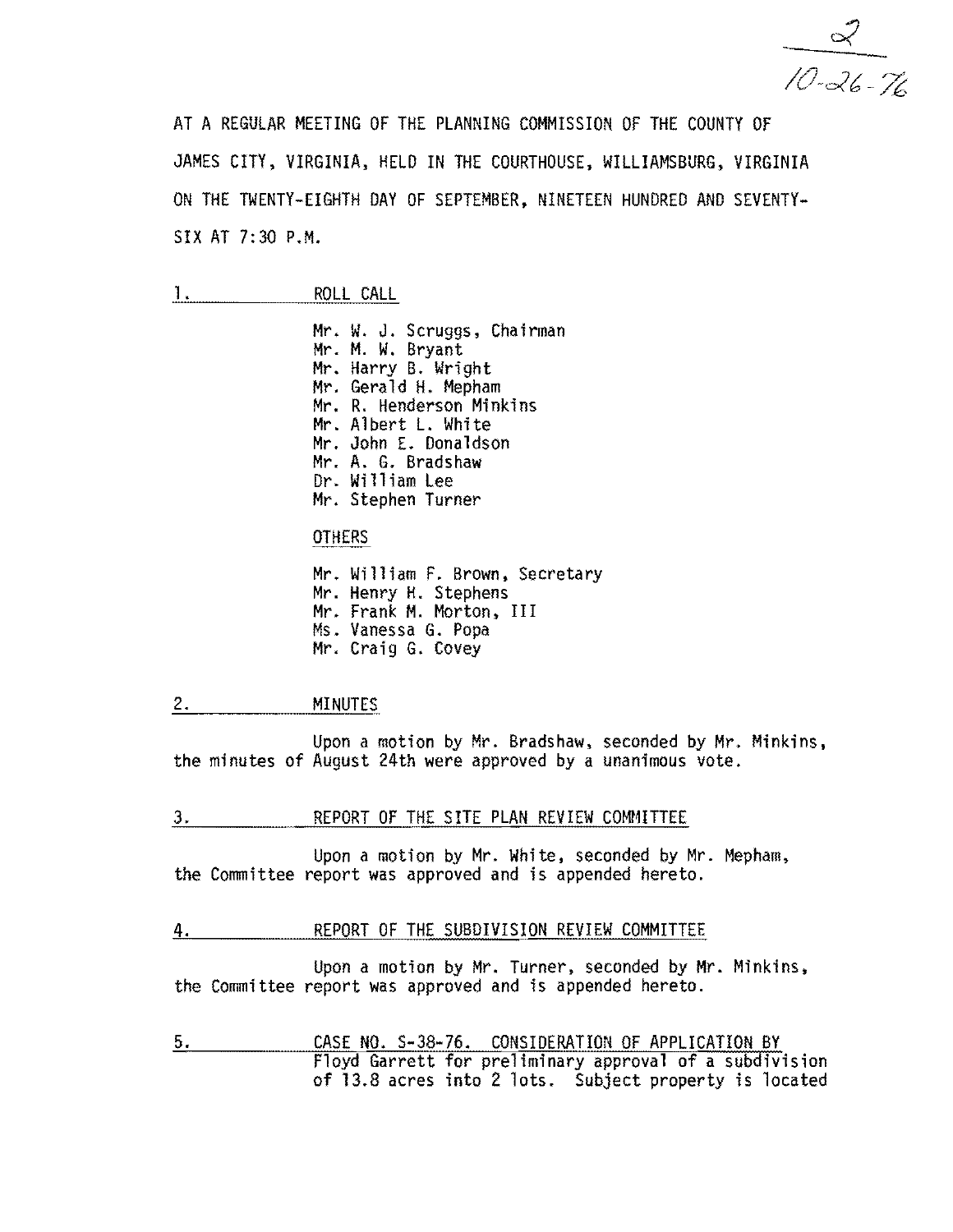on Route 606, adjacent to Piggott Town, and is further identified as parcel 64 on James City Real Estate Tax Map 10. An exception is requested from Section 17-22 of the County Subdivision Ordinance which requires frontage on a State road.

Upon a motion by Mr. Minkins, seconded by Mr. Bryant,<br>the Commission by unanimous vote approved the request for an excep-<br>tion.

6. CASE NO. SUP-5-76. CONSIDERATION OF AN APPLICATION of D. C. Renick for a Special Use Permit to allow the placement of a mobile home on the applicant's property. The property is presently zoned Limited Agriculture A-2. The property is located on Ironbound Road and is further identified as parcel 84 on James City County Real Estate Tax Map 25.

Upon a motion by Mr. White, seconded by Mr. Turner, the Commission by unanimous vote recommended to the Board of Super-<br>visors approval of the Special Use Permit.

7. CASE NO. Z-16-76. PUBLIC HEARING ON AN APPLICATION of Philip O. Richardson for rezoning of part of a parcel of land totaling approximately 22 acres from Limited Residential (R-2) to Multifamily Residential (R-5). Subject property is located on Longhill Road (Rt. 612) and is further identified as parcel 54 on James City County Real Estate Tax Map 20.

Mr. Brown explained the background of this case and the staff's position.

Mr. Scruggs opened the public hearing of Case No. Z-16-76. The following people spoke:

Mr. Paul Dresser, representing the Windsor Forest Residents' Association, addressed his comments to both Longhill Road rezoning cases. Mr. Dresser expressed concern about the number of apartments on Longhill Road and their effect on the traffic and safety of Longhill Road, which is also explained in his letter of September 30th and appended hereto.

Mr. Jack van Horn, a resident of Skipwith Farms in the City of Williamsburg, spoke in opposition to the rezoning. Mr. van Horn was concerned about the effects of increased traffic on Longhill Road.

Mr. Vernon Geddy, the applicant's attorney, spoke in behalf of his client. Mr. Geddy pointed out that apartments had been allowed on the past zoning of the property. Mr. Geddy explained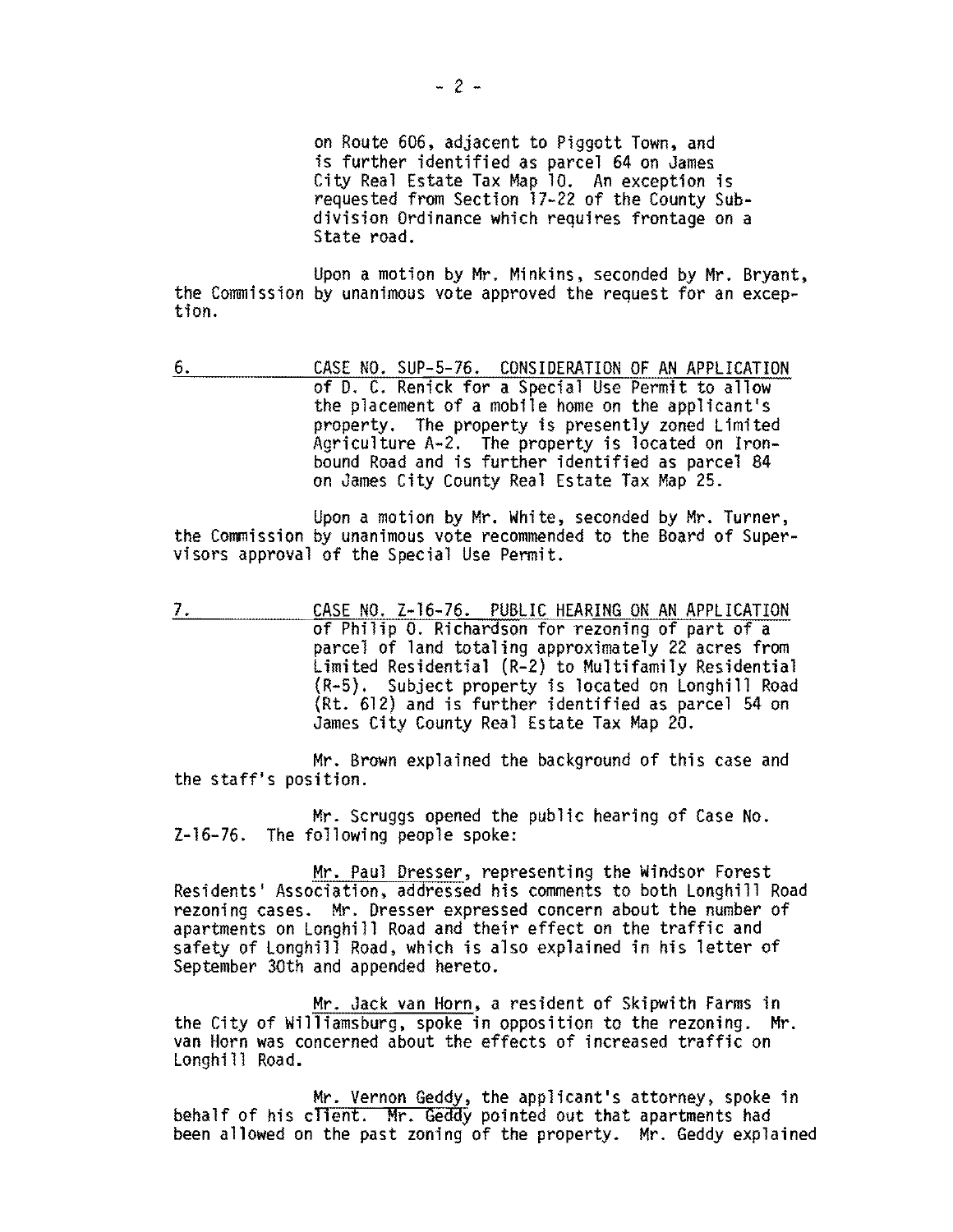that his client has already prepared and submitted plans for 200 units of garden apartments which include a setback of 150 feet to allow for the widening of Longhill Road and the dedication of a wooded easement. He further emphasized the availability of water and sewer facilities for the subject property.

After all interested persons had spoken, Mr. Scruggs closed the public hearing and tabled the discussion by the Commission to be held after Item 8, the C. T. Lewis rezoning request, due to the similarity of the cases.

8. CASE NO. Z-13-76. PUBLIC HEARING ON AN APPLICATION of Charles T. Lewis for rezoning of several parcels of land totaling 14.31 acres from Residential Limited (R-2) to Multifamily Residential (R-5). Subject property is located on Longhill Road (Rt. 612) and is further identified as parcels 48, 4C and (2) 7 on James City County Real Estate Tax Map 20.

Mr. Brown explained the background of Case No. Z-13-76 and the staff's position. Due to the fact that development plans have not yet been submitted for the subject property, Mr. Brown recommended that the public hearing on this case be conducted, but that consideration of this case be tabled until the next meeting.

Mr. Scruggs opened the public hearing on Case No. Z-13-76. The following people spoke:

Mr. Paul Dresser. representing the Windsor Forest Association. spoke in opposition to the rezoning during the public hearing of Case No. Z-16-76. Mr. Donaldson requested that the record show that all remarks made by Mr. Dresser during the public hearing for Case No. Z-16-76 were to apply to Case No. Z-13-76 also.

Mr. Jack van Horn, a resident of Skipwith Farms in the City of Williamsburg spoke in opposition of the rezoning. He was again concerned about the effects of the increased traffic in relation to Skipwith Farms.

After all interested persons had spoken, Mr. Scruggs<br>closed the public hearing.

Upon a motion by Mr. Turner, seconded by Mr. Bryant, the Commission voted unanimously to table consideration of Case Z-13-76 until the next meeting.

7. PLANNING COMMISSION DISCUSSION OF CASE NO. Z-16-76.

After a brief discussion concerning the Comprehensive Plan, traffic problems on Longhi11 Road and the placement of Route 199 in relation to subject property, Mr. Bryant introduced a motion to table action on Case No. Z-16-76 until the next meeting. Mr.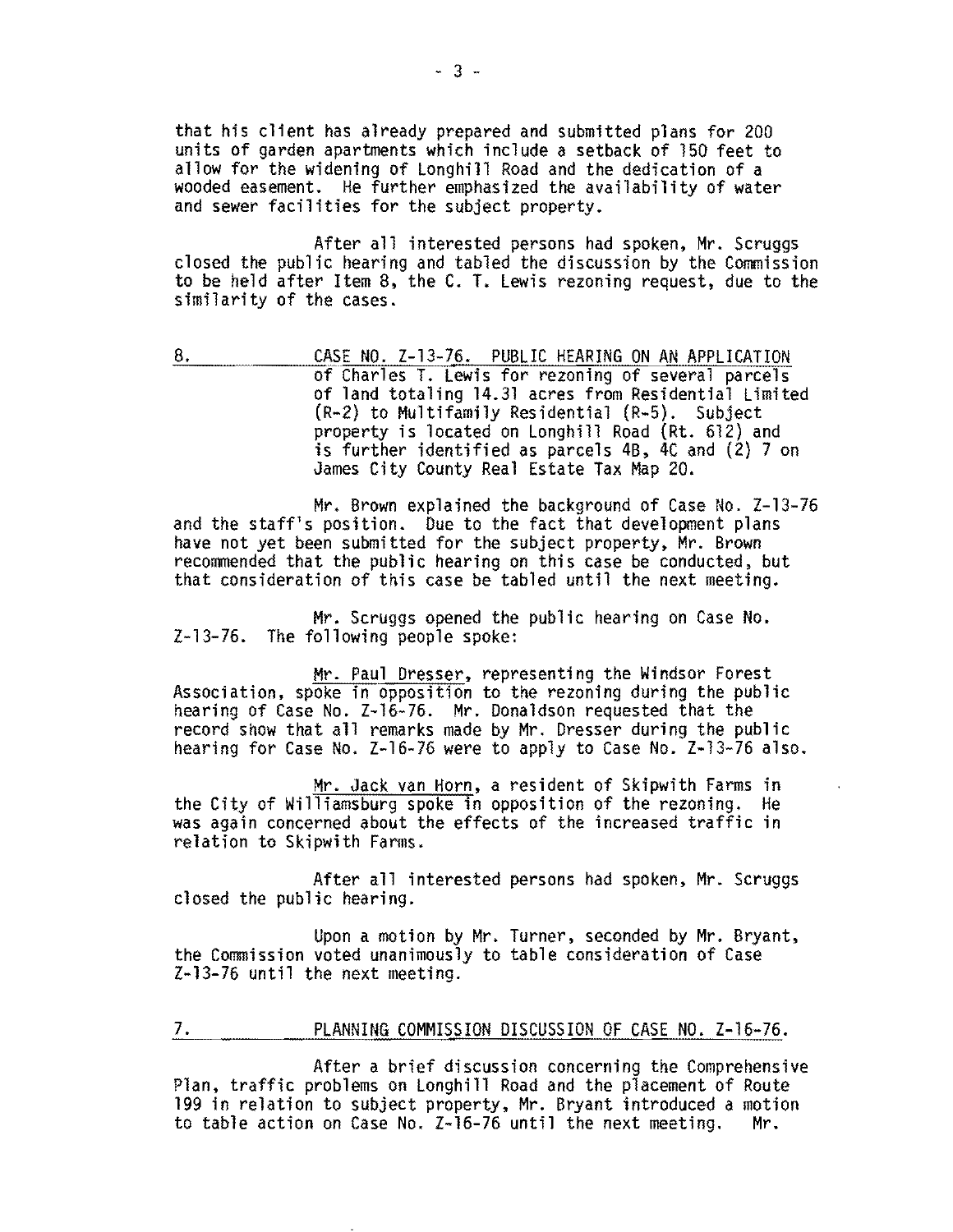Wright seconded the motion. The Commission voted unanimously to approve the motion deferring action on Case No. Z-16-76 until the reconvened meeting to be held October 5.

9. CASE NO. SUP-4-76. CONSIDERATION OF AN APPLICATION of Agrotec, Incorporated for a Special Use Permit Neck Farm. The property is owned by Walter C. Cottrell, Jr. The property is zoned Limited Agriculture A-2 and is identified as parcels 38 and 42 on James City County Real Estate Tax Map 32.

Mr. Brown explained the background of Case No. SUP-4-76 and the staff's position.

Mr. Harrison, a representative of Agrotec, Inc. made a presentation using visual aides concerning similar cattle feeding facilities.

The Commission directed questions to Mr. Harrison regarding noise, air pollution, and humanitarian aspects. Mr. Scruggs<br>and Mr. Turner suggested that members visit similar sites. Dr. Lee will visit South Carolina's facility now under construction.

Questions were then taken from the general public.<br>The following persons spoke:

Ms. Marylee McGreggor, a resident of Dogwood Drive VOiced concern about the truck traffic. Mr. Harrison answered that the truck traffic will be scheduled to avoid peak hours. Mr. Brown stated that it may be possible to obtain Industrial Access funds for a new road to service the facility.

Mr. Robert L. Covington, a resident of Lake Powell Road questioned the exact distance to the sewer line.

Ms. Waltrip, a resident of Lake Powell Road expressed concern about staggering the truck traffic and the local water level. Mr. Harrison emphasized that no well would be put in unless tests show that it will not affect the water level and the surrounding  $wells.$ 

Upon a motion by Mr. Turner, seconded by Mr. Mepham,<br>action on Case No. SUP-4-76 was deferred until the next meeting of October 5.

10. **CASE NO. 2-15-76. PUBLIC HEARING ON AN ORDINANCE TO** amend Chapter 20, Zoning, of the Code of the County of James City, Article IV, Districts; Division 2, Agricultural, General District, A-l.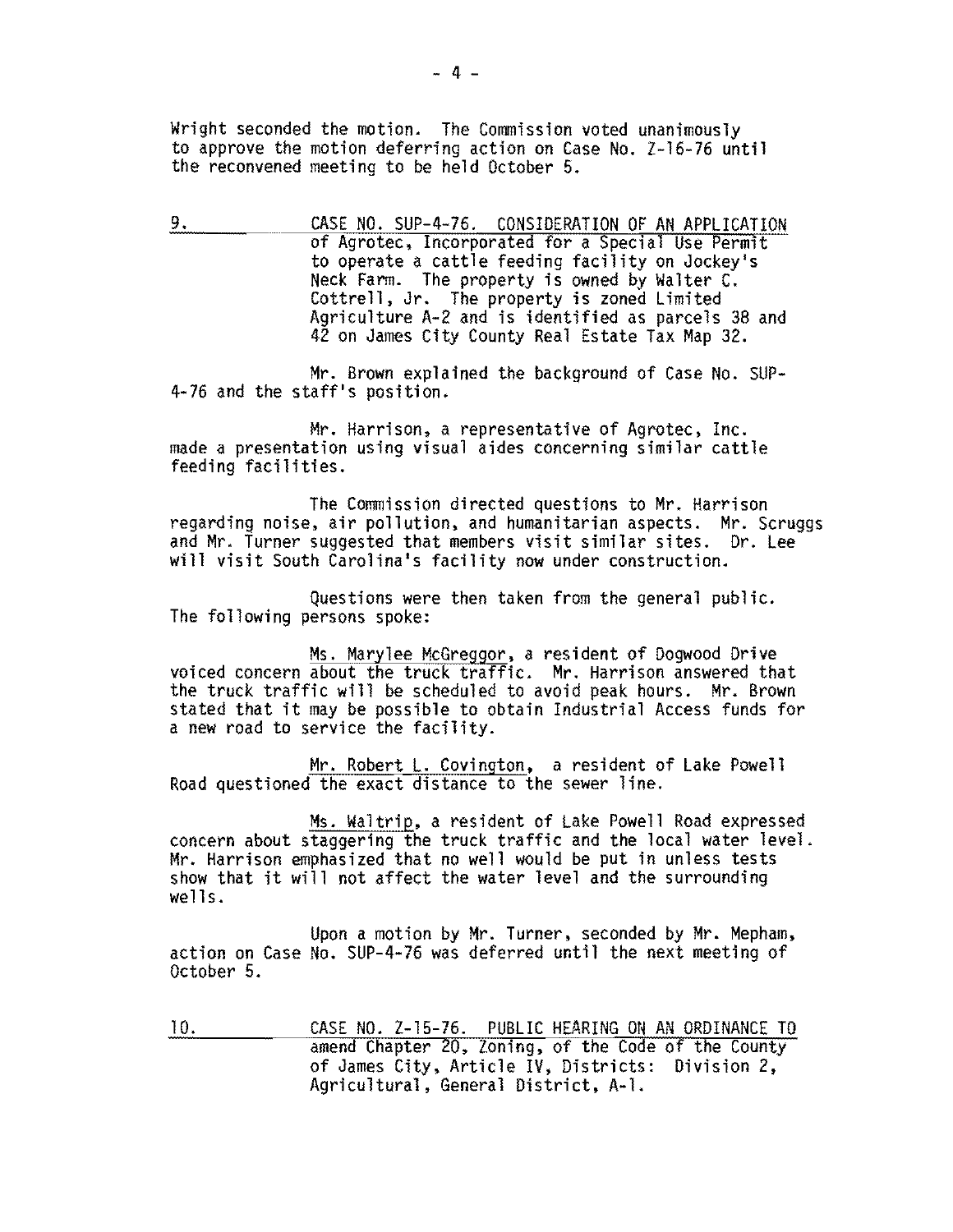Mr. Brown explained the background of Case No. Z-15-76 and the staff's position on the case.

Mr. Scruggs opened the public hearing of Case No. Z-15-76. The following people spoke:

Mr. Sam Hazelwood spoke in opposition to the proposed changes regarding hog farming, minimum gas station width, and the definition of wayside stands.

Mr. Gerald Otey, the developer of Chickahominy Haven spoke in opposition to the increased minimum lot size.

Mr. Stuart Taylor spoke in opposition to all changes to the A-l District as being more restrictive.

Ms. Millie Burton spoke in opposition to the changes regarding hogs.

Mr. Bob Gilley spoke in opposition to any changes to the A-l and A-2 Districts.

When no other person expressed a desire to speak,<br>Mr. Scruggs closed the public hearing.

Mr. White explained that requiring Conditional Use Permits for hog farming is a safeguard for volume uses, since it can limit the number of hogs.

Upon a motion by Mr. Turner, seconded by Mr. White, the Commission voted unanimously to table consideration of Case No. Z-15-76.

11. CASE NO. Z-15-76. PUBLIC HEARING ON AN ORDINANCE to amend Chapter 20, Zoning. of the Code of the County of James City, Article IV, Districts: Division 3, Agricultural, Limited, District, A-2.

Mr. Scruggs opened the public hearing on Case No. Z-15-76. The following persons spoke:

Mr. M. O. Smith spoke in opposition to the deletion of hog farming from permitted uses.

Mr. Bob Gilley spoke in opposition to all changes.

Mr. Stuart Taylor also spoke against all changes.

Mr. R. L. Covington, a resident of Lake Powell Road, spoke in opposition to the deletion of hog farming.

Mr. R. M. Hazelwood again spoke in opposition to the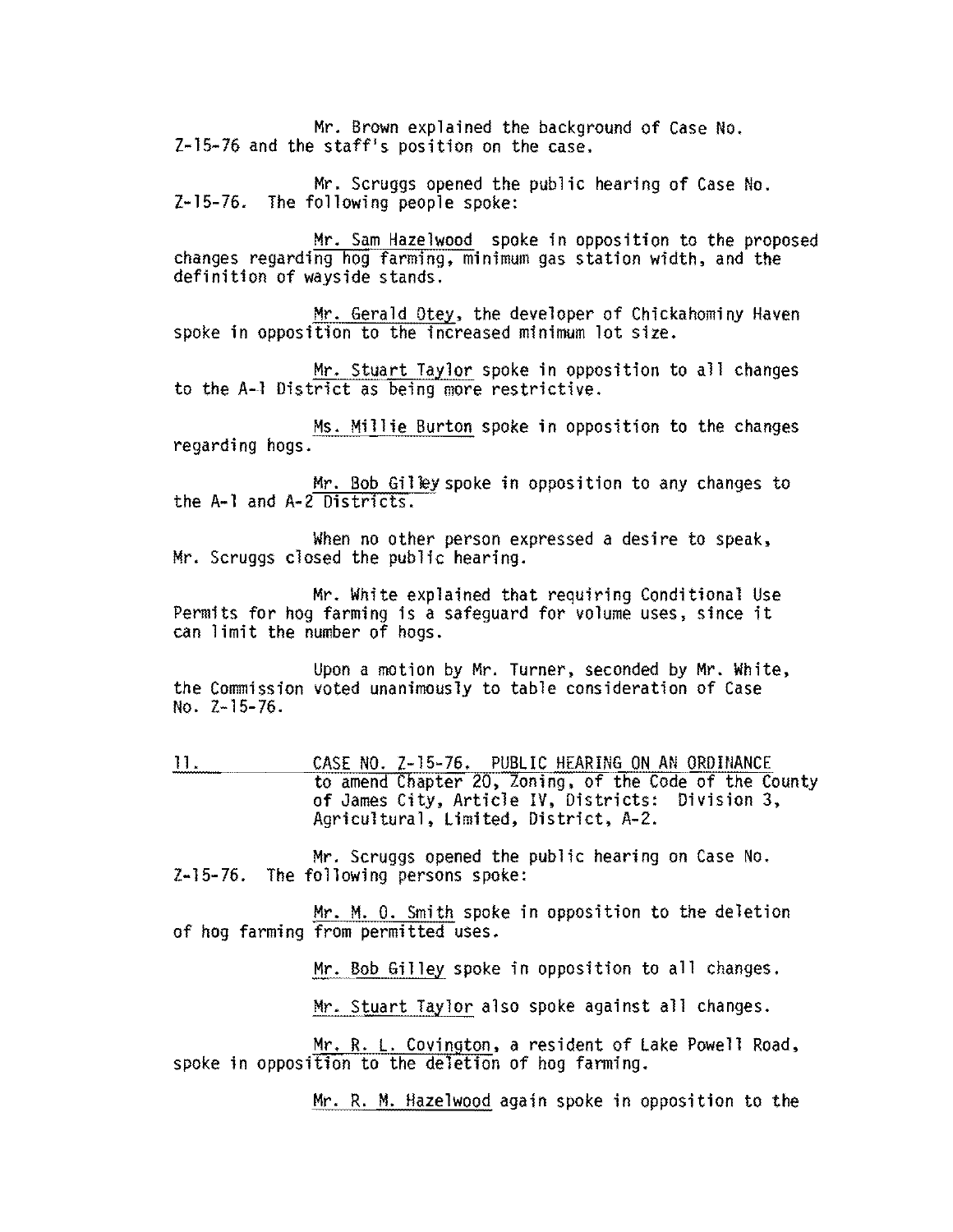changes to wayside stands and the restriction of uses.

Mr. Larry Waltrip spoke against the deletion of hog farming.

Mr. D. C. Waltrip, a resident of Lake Powell Road spoke in opposition to the deletion of hog farming.

After all interested persons had spoken, Mr. Scruggs<br>closed the public hearing.

Upon a motion by Mr. White, seconded by Mr. Minkins, the Commission voted unanimously to table consideration of Case No. Z-15-76.

12. CONSIDERATION OF A REQUEST OF THE BOARD OF SUPERVISORS to study the Airport Location Plan.

Members of the Commission selected to study the Airport Location Plan were: Mr. Bryant, Mr. Turner, Mr. Mepham, and Mr. Scruggs.

13. CONSIDERATION OF A DATE FOR A PUBLIC HEARING OF CASE No. Z-17-76. Amendment to Article IV, Division 7, Section 20-72 of the James City County Zoning Ordinance. This section refers to the procedures for modifications to an approved final plan in the R-4 District (Planned  $Community)$ .

Upon a motion by Mr. Wright, seconded by Dr. Lee, the Commission voted unanimously to schedule the public hearing of Case No. Z-17-76 for October 26, 1976.

### 14. ADJOURNMENT

Upon a motion by Mr. Turner, seconded by Mr. Mepham, the meeting was recessed until October 5th.

William F. Brown **Secretary** 

Chairman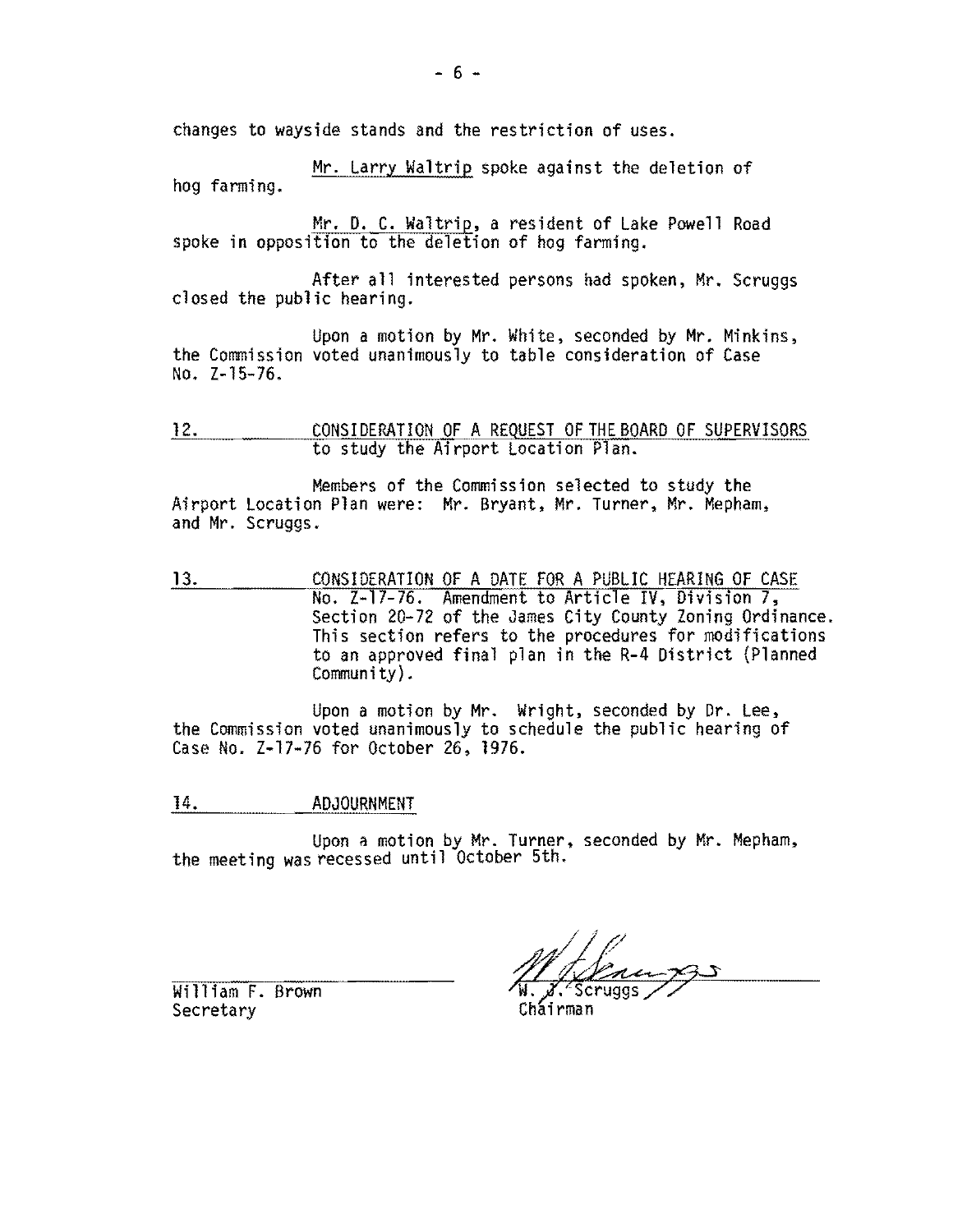$\frac{4}{9.28.76}$ 

### SUBDIVISION REVIEW COMMITTEE REPORT

#### September 1976

- A. PENDING PRELIMINARY APPROVAL
	- 1. CASE NO. S-15-76. Claude R. Nelson
	- 2. CASE NO. S-35-76. Charles Kent Wallace

## B. PRELIMI NARY APPROVAL

- l. CASE NO. S-32-75. Rosalie Estates Nicole, Ltd. (6/17/76)
- 2. CASE NO. S-17-76. The Foxes Elizabeth N. Vaiden (5/25/76)
- 3. CASE NO. S-22-76. Heath Lloyd D. & Joyce N. Larson (4/27/76)
- 4. CASE NO. S-30-76. Cooke Subdivision Larry Cooke (7/22/76)
- 5. CASE NO. 5-31-76. North Cove Donald G. Hunter (7/22/76)
- 6. CASE NO. S-32-76. Williamsburg Investors, Ltd. (6/17/76)
- 7. CASE NO. S-38-76. An application by Floyd Garrett for approval of a subdivision of 13.8 acres into 2 lots. Subject property is located on Route 606, and is further identified as all of parcel 64 on James City Real Estate Tax Map No. 10. (9/14/76)
- C. FINAL APPROVAL BY AGENT
	- 1. CASE NO. S-36-76. Broxton Subdivision Roger Spearman(8/25/76)
	- 2. CASE NO. S-37-76. Robert S., Bruce R., and Jonathan B. Hornsby<br>Subdivision (9/23/76)
	- 3. CASE NO. S-39-76. An application of Ralph M. Goldstein, Attorney on behalf of Betty Wyatt Woodward for final plat approval of a subdivision of 30.904 acres into 2 lots. The subdivision is to be known and recorded as Subdivision of the Estate of W. F. Woodward. Subject property is located at the intersection of Route 60 and Route 601 and is further identified as all of parcel 5. on James City Real Estate Map No.7. (9/15/76)
	- 4. CASE NO. S-40-76. Southall Quarter-Busch Properties, Inc.-David M. Otey (9/15/76)
	- 5. CASE NO. S-41-76. An application of C. T. Lewis on behalf of self<br>et. al. for final plat approval of a subdivision of approximately et. ai. for final plat approval of a subdivision of approximately 16 acres into 3 parcels. The subdivision is to be known and recorded as Subdivision of The Property of C. T. Lewis et. al. Subject property is located on Route 614 and is further identified as part of parcel 1 on James City Real Estate Tax Map No. 31.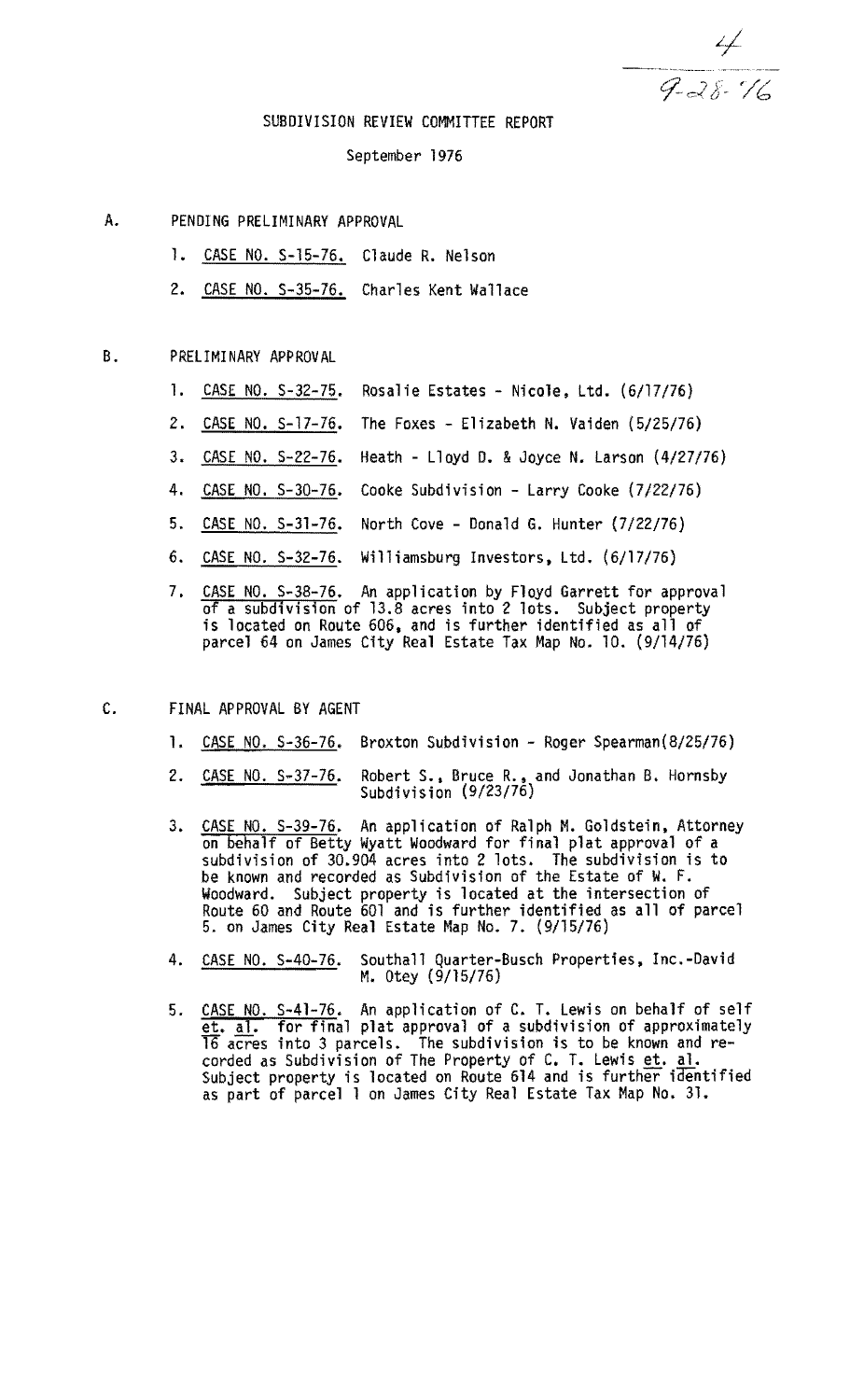$\mathcal{Z}_{\mathcal{C}}$ 

#### SITE PLAN REVIEW COMMITTEE REPORT

## SEPTEMBER 1976

- A. PENDING PRELIMINARY APPROVAL
	- 1. SP-29-76 Conceptual Preliminary Site Layout/Plan -<br>E. H. Saunders (Rt. 5)
	- 2. SP-30-76 Toano Amoco/Market Hornsby Oil Co. (Rt. 60W)
	- 3. SP-37-76 An application of Philip O. Richardson for preliminary approval of a site of 4.5 acres is to be known as Patriot Apartments. Subject property is located off Route 60, behind the Sheraton Patriot Inn, and is further identified as all of lot 2 on James City Real Estate Tax Map 21C.
	- 4. SP-38-76 Raleigh Square Apts. #2. An application of Joseph Terrell for preliminary approval of a site of 4.258 acres containing 48 apartment<br>units. The project is to be known as Raleigh<br>Square Apartments. Subject property is located on Albermarle Drive in Raleigh Square Subdivision, and is further identified as lots 4, 5, 9, and 10 on James City Real Estate Tax Map 31A.

## B. PENDING FINAL APPROVAL

- 1. SP-11-76 Five Forks Business and Professional Center -<br>William H. Phillips, Jr. (Rt. 5) (4-13-76)
- 2. SP-15-76 Conference/Meeting Room Addition Fort Magruder Quality Inn (Rt. 60E) (4-13-76)
- 3. SP-18-76 Addition to Five Forks Body Shop George Woodson (Rt. 5) (4-13-76)
- 4. SP-20-76 Kingsmill Substation Addition VepCo (Rt. 60E)  $(5 - 11 - 76)$
- 5. SP-21-76 Peanut Processing Plant (Rt. 615) (5-11-76)
- 6. SP-24-76 Kingsmill H &I Quarterpath Trace Busch Properties, Inc. (5-11-76)
- 7. SP- 31-76 Raleigh Square Apartments Joseph Terrell (Rt. 5) (7-13-76)
- 8. SP-35-76 C &P Telephone Company No.2 E5S Switching Office J. F. Phillips, Jr. (Rt. 60) (9-14-76)
- 9. SP-34-75 Revised Jaycees Haunted Manor William Johnson  $(9-14-76)$
- C. FINAL APPROVAL BY AGENT
	- 1. SP-44-73 Revised Winster Fax Revision Busch Properties,<br>Inc. (9-13-76)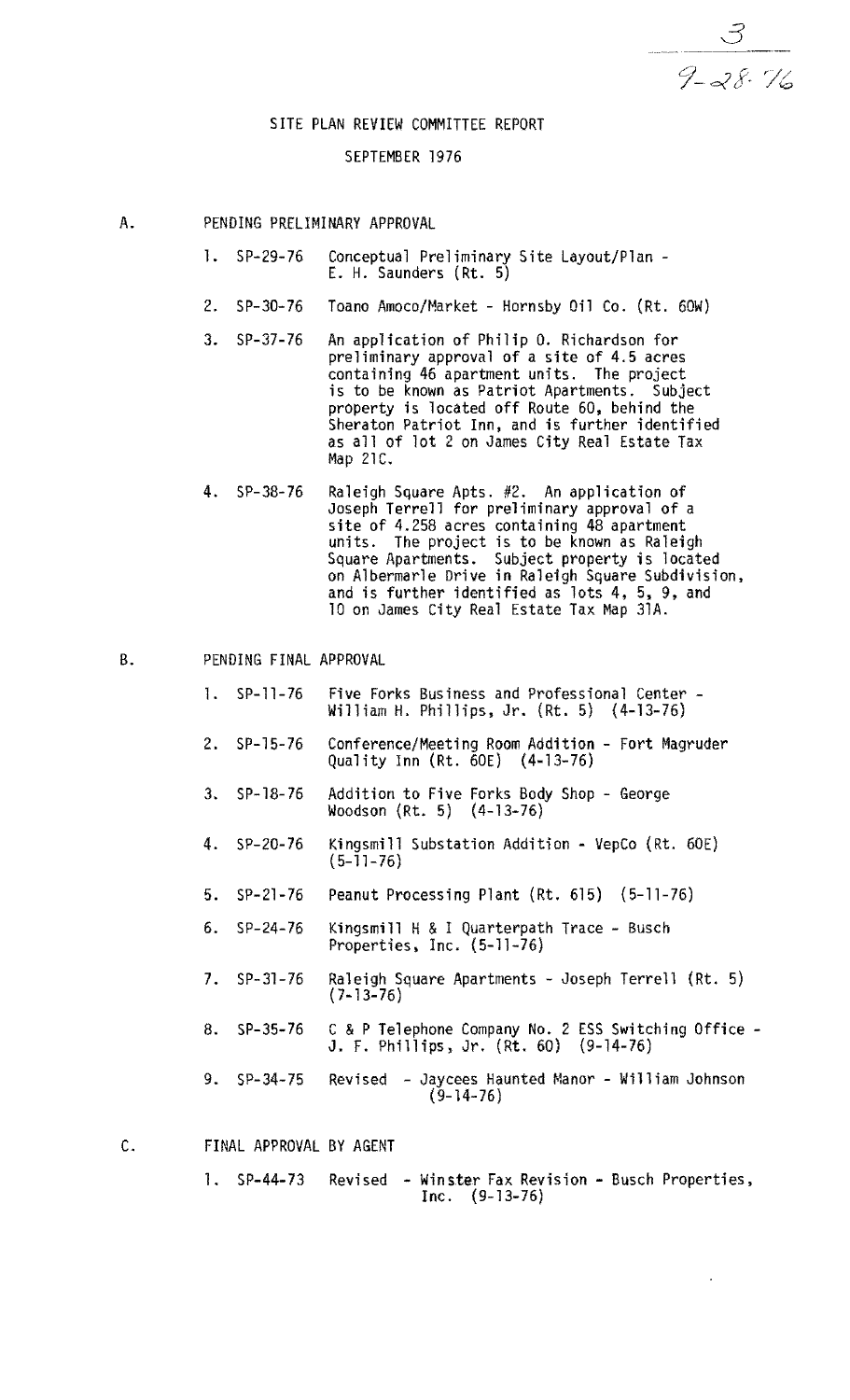| 2. SP-49-73 Revised. Littletown Quarter Revision - Busch<br>Properties, Inc. $(9-13-76)$                                       |  |
|--------------------------------------------------------------------------------------------------------------------------------|--|
| 3. SP-27-73D Revised - Busch Gardens Administrative Center<br>and Parking Lot Revision - Busch<br>Properties, Inc. $(8-27-76)$ |  |
| 4. SP-31-74 Little Zion Baptist Church - Trustees for Little<br>Zion Baptist Church $(Rt. 60E)$ $(8-24-76)$                    |  |
| 5. SP-33-76 7-Eleven Store - Southland Corporation (Rt. 31)<br>$(8-27-76)$                                                     |  |
| 6. SP-34-76 Addition to Wayside Grocery - Toano - Chris<br>Zahakopoulos (Rt. 60) (8-27-76)                                     |  |

- 7. SP-36-76 Addition to Sheraton Patriot **Inn**  Philip O. Richardson (Rt. 60) (9-21-76)
- 8. SP-16-76 Wiener King and Shop G Square, Inc. (Rt. 60E) (8-27-76)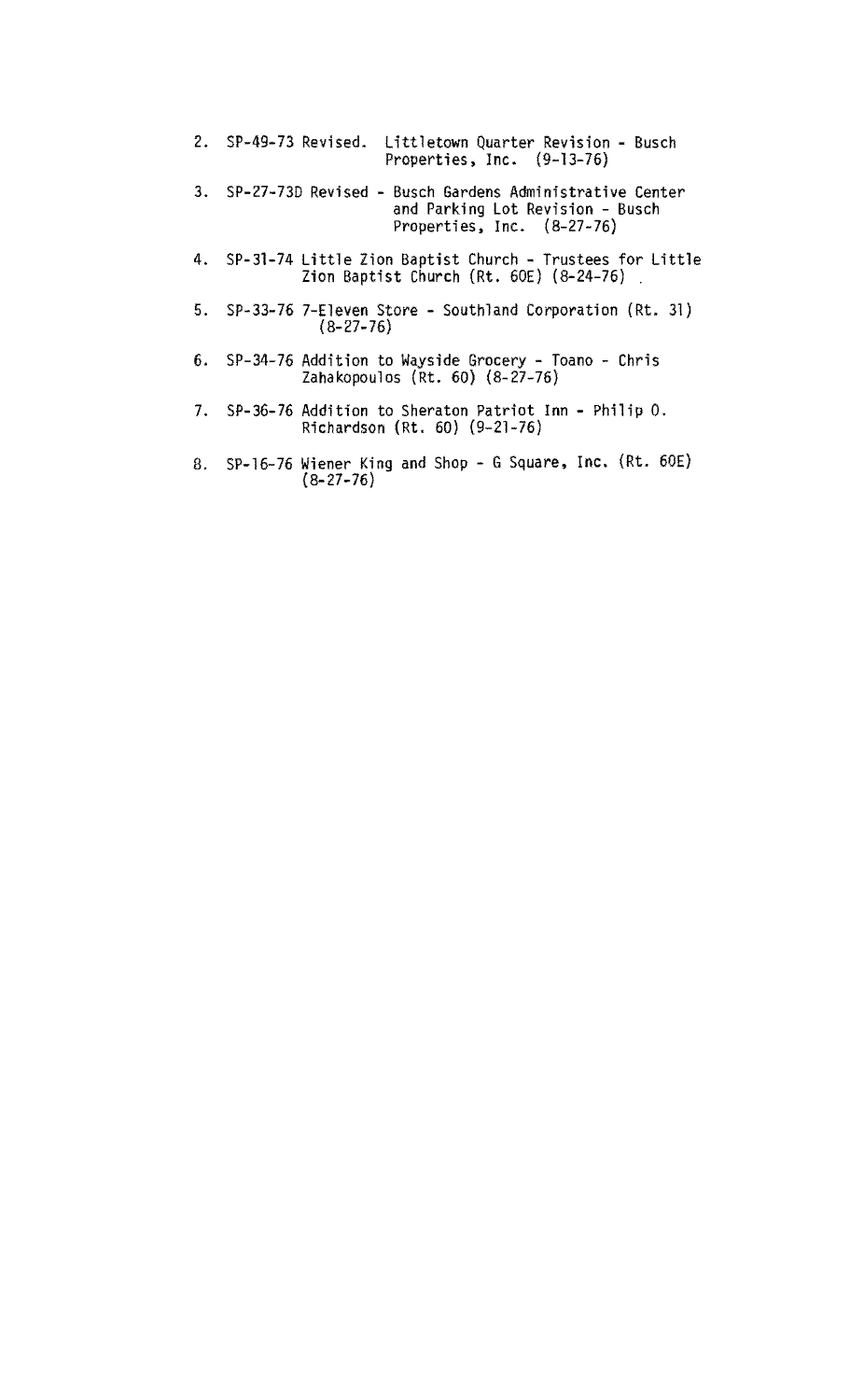# IINDSOR FOREST ASSOCIATIO  $Z - 16 - 76$

306 Buford Road Williamsburg, Virginia 23185

September *30, 1976* 

Hr. William F. Brown Post Office Box JC Williamsburg, virginia 23185

Dear Hr. Brown:

To follow up our comments made at the Planning Commission's public hearing on September 28, 1976, the residents of Windsor Forest subdivision would like to reiterate our concern to you with regard to pending developments along Longhill Road. We are not against progress and development as Mr. Geddy's comments suggest. To the contrary, we clearly recognize that progress and development are inevitable for James City county in the near future and particularly along Longhill Road because of the terrain and existing utilities and services. For this very reason, we believe in the value of the comprehensive Plan of James City County and the need for maintaining, continuously discussing, and updating it.

We do have grave concern for the present development explosion of multi-family residental units on Longhill Road. The timing of additional projects is inconsistent with the Comprehensive Plan. Property already rezoned for Lafayette Manor adds *360* rental units, while projects now underway at Season's Trace and the low income units at Centerville Road will total *520* units when completed. These 880 units added to the already existing subdivisions of Forest Glen, Windsor Forest and Williamsburg West and Lafayette High School will overload traffic on Longhill Road. Any further multi-family rezoning and/or development on Longhill Road before we know the location of Route 199 is inconsistent with the Plan in that Longhill Road will be overly congested long before it can be improved. Those of us already traveling Longhill Road are even now seeking relief. Longhill Road is dangerous and the concern for safety is very strong. The Lewis and Richardson requests would measurably add to the traffic burdens of Longhill Road. The Plan itself states that growth will have dramatic impact upon the existing road network and specifies Longhill Road as "not of adequate size or design to handle future traffic volumes."

Before any more multi-family complexes are approved, we definitely feel that the Route 199 placement should be finalized and sites coordinated to relieve traffic on Longhill. Even with this placement, Longhill will eventually need to be upgraded. We would ask the Planning Commission to specify as much as 125-150 foot setbacks for buffer/greenspace to plan for the inevitable widening of Longhill Road to four lanes.